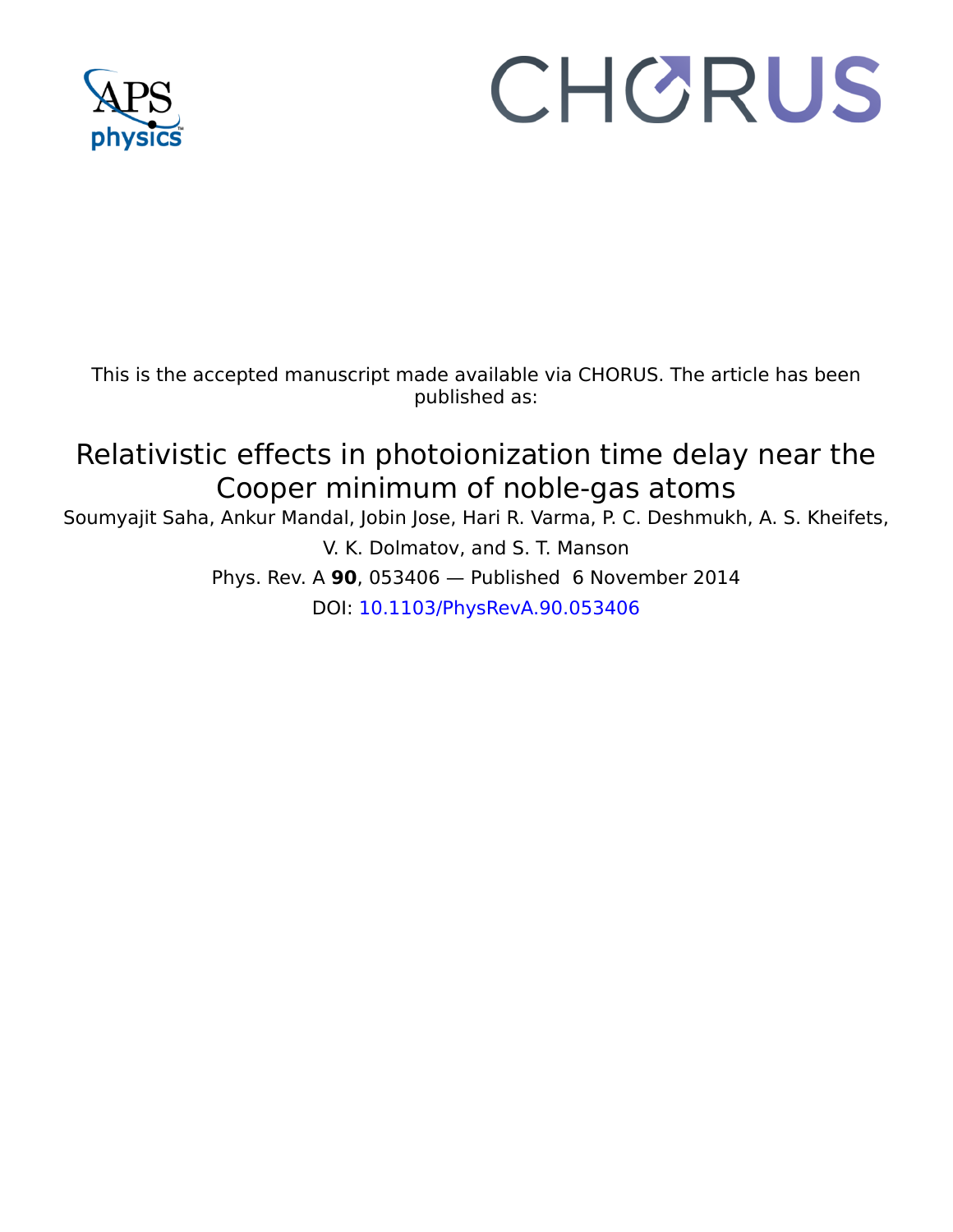# Relativistic effects in photoionization time delay near the Cooper minimum of noble gas atoms

Soumyajit Saha<sup>1</sup>, Ankur Mandal<sup>1</sup>, Jobin Jose<sup>2</sup>, Hari R. Varma<sup>3</sup>,

P. C. Deshmukh<sup>1,7</sup>, A. S. Kheifets<sup>4</sup>, V. K. Dolmatov<sup>5</sup> and S. T. Manson<sup>6</sup>

<sup>1</sup>Department of Physics, Indian Institute of Technology Madras, Chennai-600036, India

 $2$  Department of Chemistry, Texas A & M University, College Station, Texas, USA

<sup>3</sup> School of Basic Sciences, Indian Institute of Technology, Mandi, 175001, India

<sup>4</sup> Research School of Physics and Engineering, The Australian National University, Canberra ACT 0200, Australia

<sup>5</sup> Department of Physics and Earth Science, University of Northern Alabama, Florence, AL 35632, USA

<sup>6</sup> Department of Physics and Astronomy, Georgia State University, Atlanta, 30303, U.S.A. and

<sup>7</sup> Department of Physics and Astronomy, The University of Western Ontario, London, Canada, N6A 3K7

Time delay of photoemission from valence ns,  $np_{3/2}$  and  $np_{1/2}$  sub-shells of noble gas atoms is theoretically scrutinized within the framework of the dipole relativistic random phase approximation. The focus is on the variation of time delay in the vicinity of the Cooper minima in photoionization of the outer sub-shells of neon, argon, krypton and xenon, where the corresponding dipole matrix element changes its sign while passing through a node. It is revealed that the presence of the Cooper minimum in one photoionization channel has a strong effect on time delay in other channels. This is shown to be due to inter-channel coupling.

PACS numbers: 32.80.Rm 32.80.Fb 42.50.Hz

# I. INTRODUCTION

Time delay in atomic photoionization refers to a slight temporal delay in the release of the photoelectron wavepacket upon absorption of a short electromagnetic pulse. This delay is very small, of the order of attoseconds (as). This opens a unique road towards calibration of various measuring devices that can capture electron motion in atoms, molecules and solids on the attosecond time scale that would be difficult to do otherwise. These devices are known as attosecond streak camera  $[1, 2]$ , the angular streaking attoclock [3] and the RABITT (Reconstruction of Attosecond Bursts by Ionization of Two-photon Transitions) [4]. In these devices, the phase stabilized electric field of a short laser pulse is used to convert the release time of the outgoing electron wavepacket into other measurable quantities such as the kinetic energy (attosecond streak camera), the momentum vector (angular streaking attoclock) or the beating signal of the electron detector (RABITT).

To date, the relative time delay of photoemission from neighboring valence atomic sub-shells has been measured with a high accuracy in neon [5] and argon [4, 6]. The relative time delay between the outer shells of the atomic pairs (He vs. Ne and Ne vs. Ar) can now be determined owing to active stabilization of the RABITT spectrometer [7]. Similar measurement can be performed in heavier noble gas atoms relative to the time delay in the 1s subshell of He [8]. The high harmonics generation (HHG) technique has also been used to determine the time delay in Ar [9].

The concept of time-delay was introduced in the early works Eisenbud [10] and Wigner [11] in the context of the phase shift analysis of slow electron s-wave scattering. The focus of the Eisenbud-Wigner theory was the group velocity of a wave-packet [12]. Typically, a free-electron

wave-packet, which is made up from the superposition of plane waves with different energies  $E = k^2/2$ , emerging at a point  $x_0$ , spreads with time, even in vacuum (note the use of atomic units in which  $e = m = \hbar = 1$  throughout the paper). Its peak propagates at the group velocity  $v_g = d\omega/dk\big|_{k=k_0}$ . Here,  $k_0$  is the mean momentum of the free electron that contributes to the wave-packet. When the free-electron wave-packet elastically scatters off a potential, a peak of the transmitted wave-packet propagates at the *same* group velocity  $v_g = d\omega/dk|_{k=k_0}$  as before scattering. The corresponding transmission amplitude T is generally complex,  $T = |T| e^{i\varphi_T}$ , with  $\varphi_T$  being the amplitude's phase. Due to the phase factor in  $T$ , the transmitted wave-packet appears to have originated at a different point, namely, at  $x_0 - d\varphi_T/dk|_{k_0}$ , rather than at  $x_0$ . The term  $d\varphi_T/dk\big|_{k_0}$  in the above expression determines the *spatial* phase shift  $x_{\text{shift}} = d\varphi_T/dk\big|_{k_0}$ . It provides a measure for the time delay  $t_{\text{delay}}$  due to electron scattering:

$$
t_{\rm delay} = \frac{x_{\rm shift}}{v_g} = \frac{d\varphi_T/dk\big|_{k_0}}{d\omega/dk\big|_{k=k_0}} = \frac{d\varphi_T}{dE}\big|_{E_0} \,, \qquad (1)
$$

where  $E_0$  is the mean energy of the wave-packet. As shown earlier [13], time delay in a collision process, defined in terms of an energy-derivative of the phase shift, is the same as collision life-time. Therefore, the former serves as a temporal measure of the complex system which emerges due to photoabsorption and the subsequent decay by emitting a photoelectron from the atomic complex. In recent years, accurate numerical calculation of atomic time delay has become an ad hoc topic of intense theoretical studies [14–18].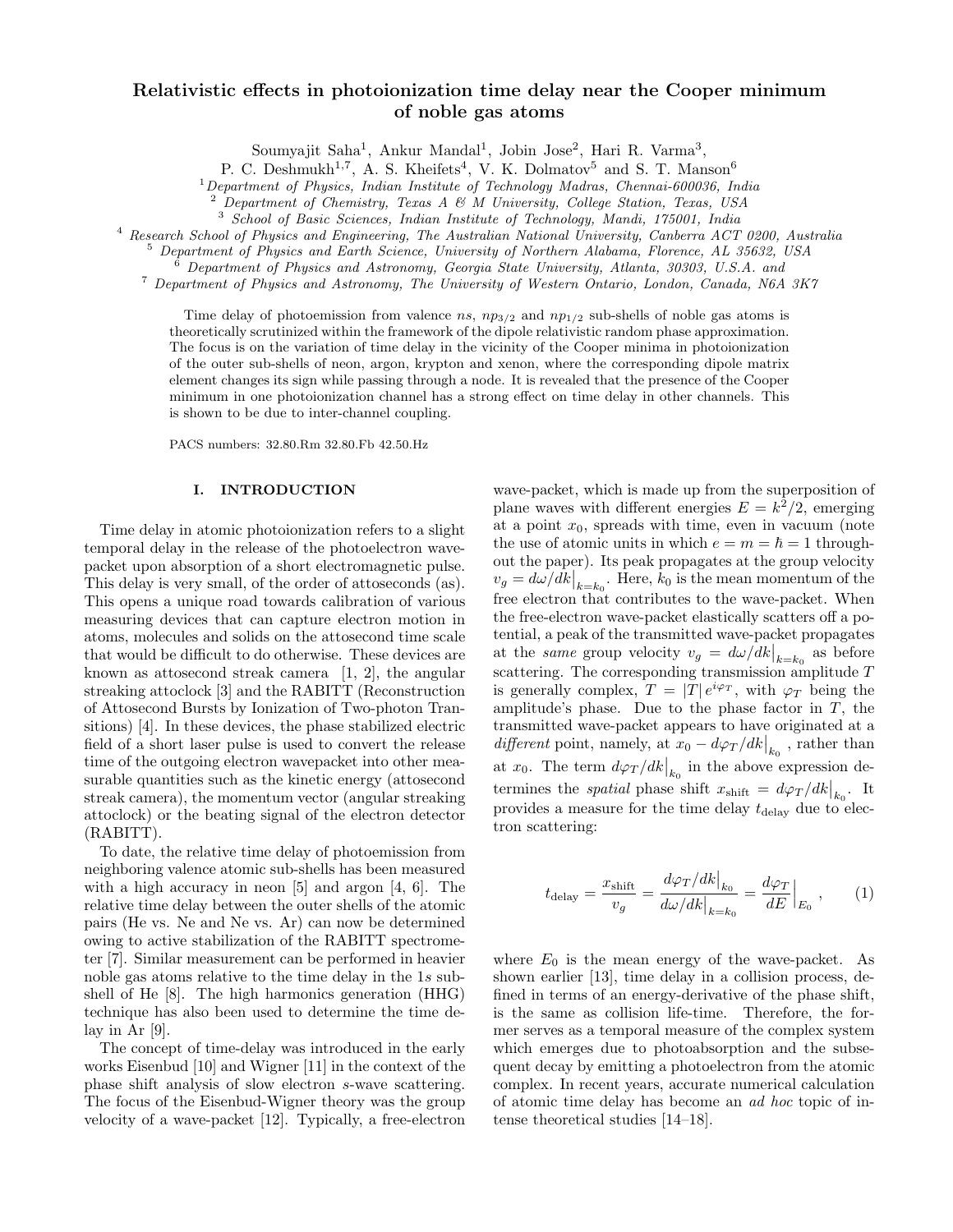### II. METHODOLOGY

In the present paper, atomic photoionization is calculated using incoming boundary conditions for the final continuum state wave functions. These ion-plusphotoelctron final states are related to the wave function for elastic electron-ion scattering through time-reversal symmetry [19]. In the relativistic random phase approximation (RRPA), an electron transition due to photoionization is described by a dipole matrix element which is generally complex [20, 21]. In particular, for a transition from an initial bound state  $|n, \kappa\rangle$  to a continuum state  $|E,\overline{\kappa}\rangle$ , the dipole matrix element is given by

$$
\langle E, \overline{\kappa} | \hat{d} | n\kappa \rangle = i^{1 - \overline{\ell}} e^{i\delta_{\overline{\kappa}}} \langle E, \overline{\kappa} | |Q_1^{(1)}| | n\kappa \rangle . \tag{2}
$$

Here,  $\langle E, \overline{\kappa} || Q_1^{(1)} || n\kappa \rangle$  is the reduced matrix element and  $\delta_{\overline{k}}$  is the phase shift of the final-state continuum wave function with incoming boundary conditions. Since the photoionization matrix element is generally complex, the energy-dependent phase shifts  $\delta_{\overline{\ell}}(E)$  of a partial  $\ell$ electronic wave is defined by

$$
\delta_{\bar{\ell}}(E) = \tan^{-1} \left\{ \frac{\operatorname{Im} \langle E, \overline{\kappa} | \hat{d} | n\kappa \rangle}{\operatorname{Re} \langle E, \overline{\kappa} | \hat{d} | n\kappa \rangle} \right\} \tag{3}
$$

The quantity  $d\delta_{\overline{\ell}}(E)/dE$  then provides a measure of time-delay occurring in various dipole photoionization channels.

Ab-initio RRPA [20, 21] accounts, reliably, both for relativistic effects, such as the initial and final state spinorbit splitting, and major many-body correlations. The latter are particularly important to the calculations of this paper since phase shifts  $\delta_{\overline{\ell}}(E)$  are known to be quite sensitive to correlation in the form of inter-channel coupling. Therefore a reliable accounting for this aspect of correlation is vital for an adequate study of the time delay phenomenon.

In the present RRPA calculations of photoionization matrix elements and photoelectron phase shifts, experimental ionization thresholds were substituted into the RRPA equations. Corresponding ionization thresholds for Ne, Ar, Kr, and Xe are presented in Table 1. Furthermore, the following number of relativistic dipole photoionization channels were accounted for in corresponding RRPA calculations of photoionization of these atoms: (a) for Ne - 7 channels which originate due to photoionization of the  $2p$  and  $2s$  sub-shells; (b) for Ar - 14 channels (from  $3p$ ,  $3s$ ,  $2p$  and  $2s$  sub-shells), whereas (c) both for Kr and Xe 13 channels (from the 4p, 4s, 3d sub-shells of Kr and 5p, 5s, 4d sub-shells of Xe) were coupled in the truncated RRPA. Note that the omitted channels, being far away energetically, should be unimportant in the energy ranges considered; this is substantiated by the excellent agreement between the length and velocity forms of the dipole matrix elements.

TABLE I: Dirac-Hartree-Fock (DHF) and experimental [22] sub-shell thresholds

|    | Atom Sub-shell DHF |              | Expt. |
|----|--------------------|--------------|-------|
|    |                    | a.u.         | a.u.  |
|    |                    |              |       |
| Ne | $2p_{\frac{3}{2}}$ | 0.848        | 0.794 |
|    | $2p_{\frac{1}{2}}$ | 0.853        | 0.797 |
|    | $_{2s}$            | $1.936\,$    | 1.948 |
| Ar | $3p_{\frac{3}{2}}$ | 0.588        | 0.579 |
|    | $3p_{\frac{1}{2}}$ | 0.595        | 0.586 |
|    | 3s                 | $1.287\,$    | 1.077 |
|    | $2p_{\frac{3}{2}}$ | 9.547        |       |
|    | $2p_{\frac{1}{2}}$ | 9.631        |       |
|    | $_{2s}$            | 12.411       |       |
| Kr | $4p_{\frac{3}{2}}$ | 0.514        | 0.514 |
|    | $4p_{\frac{1}{2}}$ | $0.542\,$    | 0.540 |
|    | 4s                 | 1.188        | 1.010 |
|    | $3d_{\frac{5}{2}}$ | 3.727        |       |
|    | $3d_{\frac{3}{2}}$ | 3.777        |       |
| Xе | $5p_{\frac{3}{2}}$ | 0.439        | 0.444 |
|    | $5p_{\frac{1}{2}}$ | 0.493        | 0.492 |
|    | 5s                 | 1.0101 0.859 |       |
|    | $4d_{\frac{5}{2}}$ | 2.634        |       |
|    | $4d_{\frac{3}{2}}$ | 2.711        |       |

## III. RESULTS AND DISCUSSION

# A. Photoionization cross-sections, phase shifts and time delays

In this section, RRPA calculated results for the photoionization cross sections, phase shifts and time delays in valence shells of Ne, Ar, Kr and Xe are presented. Moreover, in order to understand the importance of relativistic effects, these results are compared with corresponding calculated results of work [17] which were obtained, as in [23], within the framework of a non-relativistic random phase approximation (RPAE [24]). In this way, the role of relativistic effects will be elucidated in a consistent manner in view of the complete equivalency between RPAE and RRPA in accounting both for direct and exchange interactions; the only difference in the two methodologies is the inclusion of relativistic effects in the RRPA. In RPAE, the expression for the photoionization amplitude is given by

$$
f_{n_il_i}(E) \propto \sum_{\substack{l=l_i\pm 1\\m=m_i}} e^{i\delta_l} i^{-l} Y_{lm}(\hat{k}) (-1)^m \begin{pmatrix} l & 1 & l_i\\-m & 0 & m_i \end{pmatrix}
$$

$$
\times \langle El \| D \| n_il_i \rangle.
$$
 (4)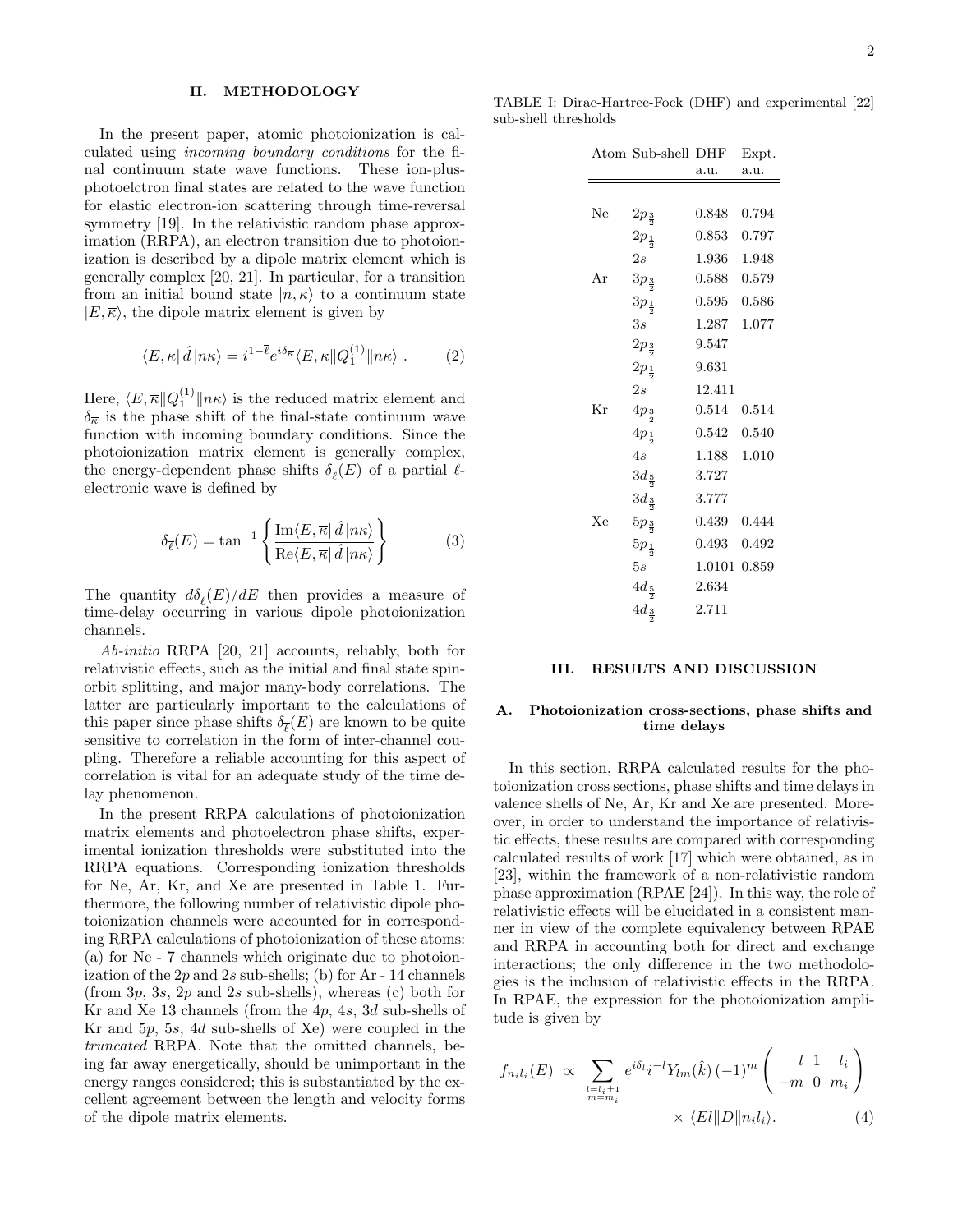Here, the reduced dipole matrix element, which is stripped of all the angular momentum projections, is defined as

$$
\langle EI \| r \| n_i l_i \rangle = \hat{ll}_i \begin{pmatrix} l & 1 & l_i \\ 0 & 0 & 0 \end{pmatrix} \int r^2 dr R_{El}(r) r R_{n_i l_i}(r) ,
$$
\n(5)

where  $\hat{l} \equiv \sqrt{\frac{2}{\pi}}$  $2l + 1$ . In the present work, the amplitude  $f(E)$  is evaluated in the forward direction  $k\|\hat{z}$ , which is usually the case in the attosecond time delay measurements. In the relativistic case, we use the same expression (4) in which the orbital momenta of the initial bound state and the final continuum state are substituted by their relativistic counterparts  $\ell \to j = \ell + 1/2$ .

The photoelectron group delay, which is the energy derivative of the phase of the complex photoionization amplitude, gives an alternative access to the phase information. It is evaluated as

$$
\tau = \frac{d}{dE} \arg f(E) \equiv \text{Im} \Big[ f'(E)/f(E) \Big] . \tag{6}
$$

Note that when a single channel dominates, the time delay (6) reduces to the energy derivative of the phase of that channel. However, in the general case, when more than one amplitude contributes materially to the cross section from a given initial state, the phase in question is the phase of the photoionization amplitude (4). The derivative of that phase is the essence of the time delay. In other words, the phase is essentially a weighted average of the phases of the respective channels. The time delay, thus, is a weighted average of the individual channel time delays. Furthermore, in such case, Eq. (4) shows that the time delay is angular dependent.

## 1. Neon

On the top panel of Fig. 1 we present the partial photoionization cross-sections of valence shell photoionization of Ne. The RRPA cross-sections are shown by the solid (red) lines and the RPAE cross-sections are exhibited by the dashed (blue) line. The recommended experimental data by Bizau and Wuilleumier [25] are displayed by filled circles with error bars. On the middle panel, we use the same line style to show the phases of the photoionization amplitudes  $f_{2s}(E)$  and  $f_{2p}(E)$  evaluated in the  $\hat{z}$  direction. The bottom panel of Fig. 1 displays the photoelectron group delay calculated as the energy derivative of the phase of the corresponding photoionization amplitude evaluated in the z-axis direction. Photoemission from the 2s sub-shell seems to be ahead of that of the 2p sub-shell at around 100 eV photon energy mark where the measurement of Schultze *et al* [5] was taken (shown as a vertical bar in the figure).



FIG. 1: (Color online) Top: the partial photoionization crosssections of the 2s and 2p sub-shells of Ne. The RRPA and RPAE calculations are shown by the solid (red) and dashed (blue) lines, respectively. The recommended experimental data by Bizau and Wuilleumier [25] are displayed by filled circles with error bars. Middle: phases in the photoionization amplitudes arg  $f_{2s}(E)$  and arg  $f_{2p}(E)$  evaluated in the  $\hat{z}$ direction. The same line styles are used for the RPAE and RRPA calculations. Bottom: the phase derivatives are converted into the units of the group delay. The length of the vertical bar at the photon energy of 106 eV visualizes the relative time delay between the 2p and 2s sub-shells of  $21 \pm 5$  as as measured by Schultze et al [5]

# 2. Argon

An analogous set of data for Ar 3s and 3p sub-shells is shown in Fig. 2. On the top panel we make a comparison of the RRPA (solid red line) and RPAE ( dashed blue line) partial photoionization cross-sections with the experimental data by Möbus *et al* [26] for 3s sub-shell and by Samson and Stolte [27] for the sum of 3s and 3p sub-shells. These partial photoionization cross-sections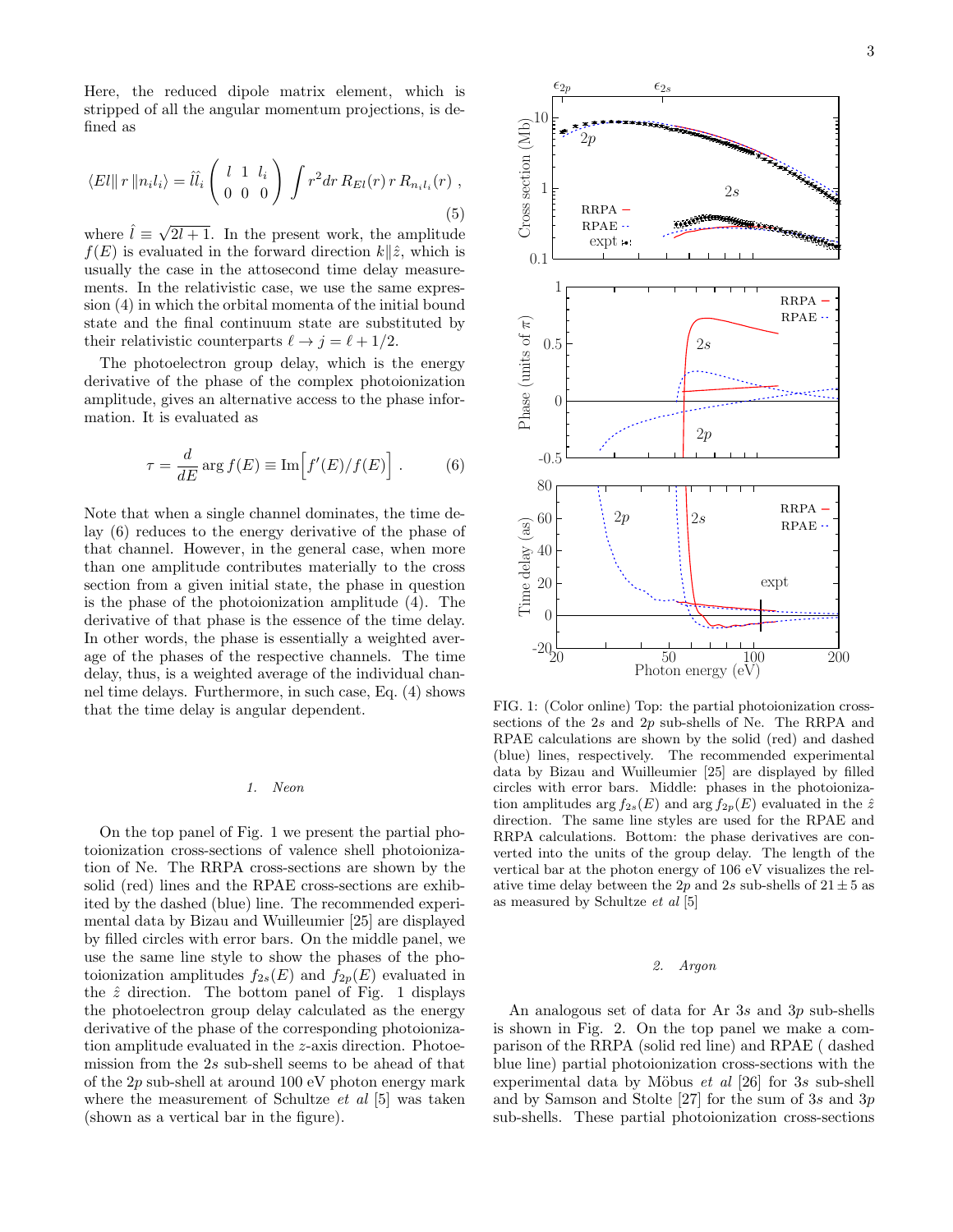

FIG. 2: (Color online) Top: the partial photoionization crosssections of the 3s and 3p sub-shells of Ar. The RPAE and RRPA calculations are shown by the dashed (blue) and solid (red) lines, respectively. The experimental data for 3s [26] and for  $3s + 3p$  [27] are displayed by filled circles with error bars and open circles, respectively. Middle: phases in the photoionization amplitudes  $\arg f_{3s}(E)$  and  $\arg f_{3p}(E)$  evaluated in the  $\hat{z}$  direction. The same line styles are used for the RPAE and RRPA calculations. Bottom: the phase derivatives are converted into the units of the group delay.

are qualitatively different from those of Ne shown in Fig. 1. Firstly, the 3p cross-section in Ar displays the Cooper minimum whereas the nodeless  $2p$  orbital does not [28]. Second, the inner-shell correlation changes completely the 3s cross section in magnitude and shape and introduces a deep Cooper-like minimum at a slightly smaller photon energy. Both the RRPA and RPAE calculations reproduce these features in fair agreement with the experiment. We note that the total cross-section measurement of Samson and Stolte [27] includes ionization leading to the ionic ground state as well as ionization with excitation. The former process, not included in the present

calculations, seems to be insignificant as can be seen by a good agreement between the both theories and the experiment. This also means that the total cross section is dominated by the 3p shell in this energy region.

The RRPA and RPAE phases in Ar, shown in the middle panel of Fig. 2 are very different from Ne. When the cross-section goes through the Cooper minimum, the corresponding phase makes a jump of about  $\pi$  in the  $3s \rightarrow \varepsilon p$  amplitude, and  $-\pi$  in the  $3p \rightarrow \varepsilon d$  amplitude. This jump is easy to understand. If the amplitude was real and had a node, it would simply change its sign which would amount to adding a phase factor of  $\pi$  in the complex number representation.

This jump of  $\pi$  has a dramatic effect on the time delay which is shown on the bottom panel of Fig. 2. It drives the time delay in the 3s sub-shell to very larger numbers of the order of several hundreds of attoseconds. The situation is less dramatic for the 3p sub-shell. Here the normally weak transition  $3p \rightarrow \varepsilon s$  takes over near the Cooper minimum of the strong  $3p \rightarrow \varepsilon d$  transition and the resulting time delay does not go below -100 as in the RPAE calculation. This minimum is somewhat deeper in the RRPA calculation.

Note that the Cooper minimum in the 3s photoionization channel in the 50 eV region arises solely due to inter-channel coupling with the 3p photoionization channels [29]. Thus, the change of phase by  $\sim \pi$  in the 3s channel, and the resultant huge time delay, is part and parcel of the "transfer" of the Cooper minimum from the 3p to the 3s channels via correlation in the form of inter-channel coupling.

# 3. Krypton

On the top panel of Fig. 3, we display the partial photoionization cross-sections of the 4s, 4p and 3d subshells of Kr calculated in the RRPA and RPAE models (shown by the solid (red) and dotted (blue) lines, respectively. Note that the energy regions around 27.48 eV  $(4s_{1/2}$  threshold) and from 101.41eV  $(3d_{5/2}$  threshold) to 102.80 eV  $(3d_{3/2}$  threshold) are skipped because they fall into the region of autoionization resonances. Comparison is made with the experimental data by Ehresmann et al. [30] for 4s (displayed by filled circles with error bars), by Samson and Stolte [27] for the total  $4s + 4p + 3d$  crosssection (shown by open circles), and by Aksela et al. [31] for 3d (displayed with asterisks). Good agreement between the two calculations can be seen for the 4p and 3d sub-shells which dominate the total cross-section in their respective energy ranges. The Cooper minimum of the 4s sub-shell is slightly displaced between the two calculations.

On the middle panel of Fig. 3 we display the phases of the photoionization amplitudes calculated in the same two models. Here agreement is not so close as for the cross-section. This demonstrates a greater sensitivity of the phase of the matrix elements to the details of the cal-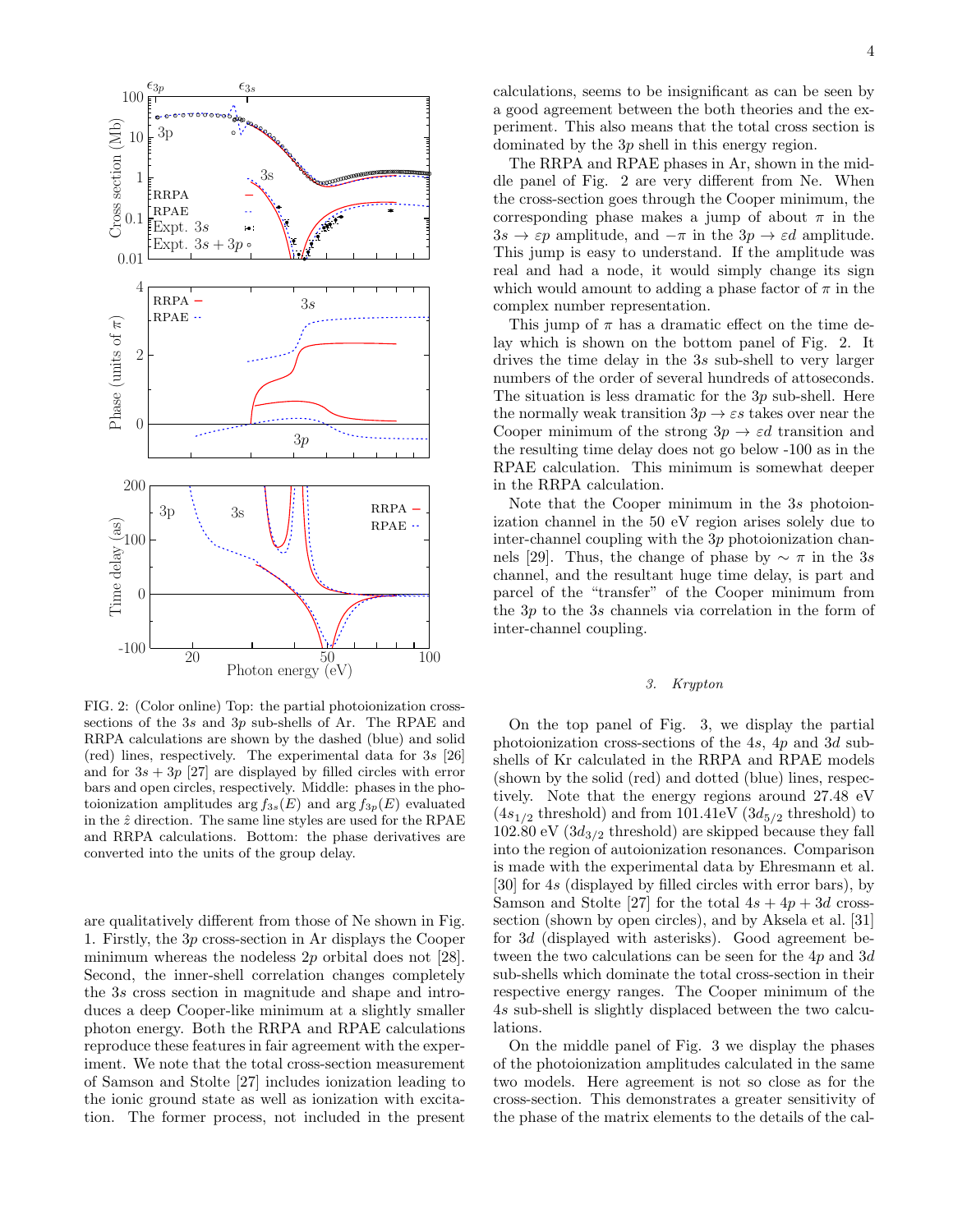

FIG. 3: (Color online) Top: the partial photoionization crosssections of Kr. The RRPA and RPAE calculations are shown by the solid (red) and dashed (blue) lines, respectively. The experimental data by Ehresmann et al. [30] for 4s are displayed by filled circles with error bars and the total crosssection data by Samson and Stolte [27] are shown with open circles. The data from Aksela et al. [31] for 3d are displayed with asterisks. Middle: phases in the photoionization amplitudes evaluated in the  $\hat{z}$  direction. The same line styles are used for the RPAE and RRPA calculations. Bottom: the phase derivatives are converted into the units of the time delay.

culation in comparison with their squared moduli (crosssections).

On the bottom panel of Fig. 3 the phase shifts are converted into photoemission time delays according to Eq. (6). The time delays are qualitatively similar in the two models. However, some important differences can be clearly seen. More specifically, the sharp peak in the 4s time delay near the Cooper minimum of the partial photoionization cross-section is shifted between the two calculations.



FIG. 4: (Color online) Top: the partial photoionization crosssections of Xe. The RRPA and RPAE calculations are shown by the solid (red) and dashed (blue) lines, respectively. The experimental data for the 5p shell by Becker et al [32] and Fahlman et al. [33] are shown with open circles. The experimental data of the same authors for the 5s shell are shown with asterisks. The experimental data by Becker et al [32] and Lindle et al. [34] for the 4d shell are shown by filled circles with error bars. Middle: the partial photoionization phase shifts for the 5s, 5p and 4d channels. Bottom: the phase derivatives are converted into the units of the time delay.

# 4. Xenon

On the top panel of Fig. 4 we display the partial photoionization cross-sections of the 5s, 5p and 4d subshells of Xe calculated in the RRPA (red solid lines) and RPAE (blue dashed lines) models. Note that the energy regions around 23.37 eV (5 $s_{1/2}$  threshold) and from 71.66eV ( $4d_{5/2}$  threshold) to 73.77 eV ( $4d_{3/2}$  threshold) are skipped because because they fall into the region of autoionization resonances. Comparison is made with the experimental data from Becker et al [32] and Fahlman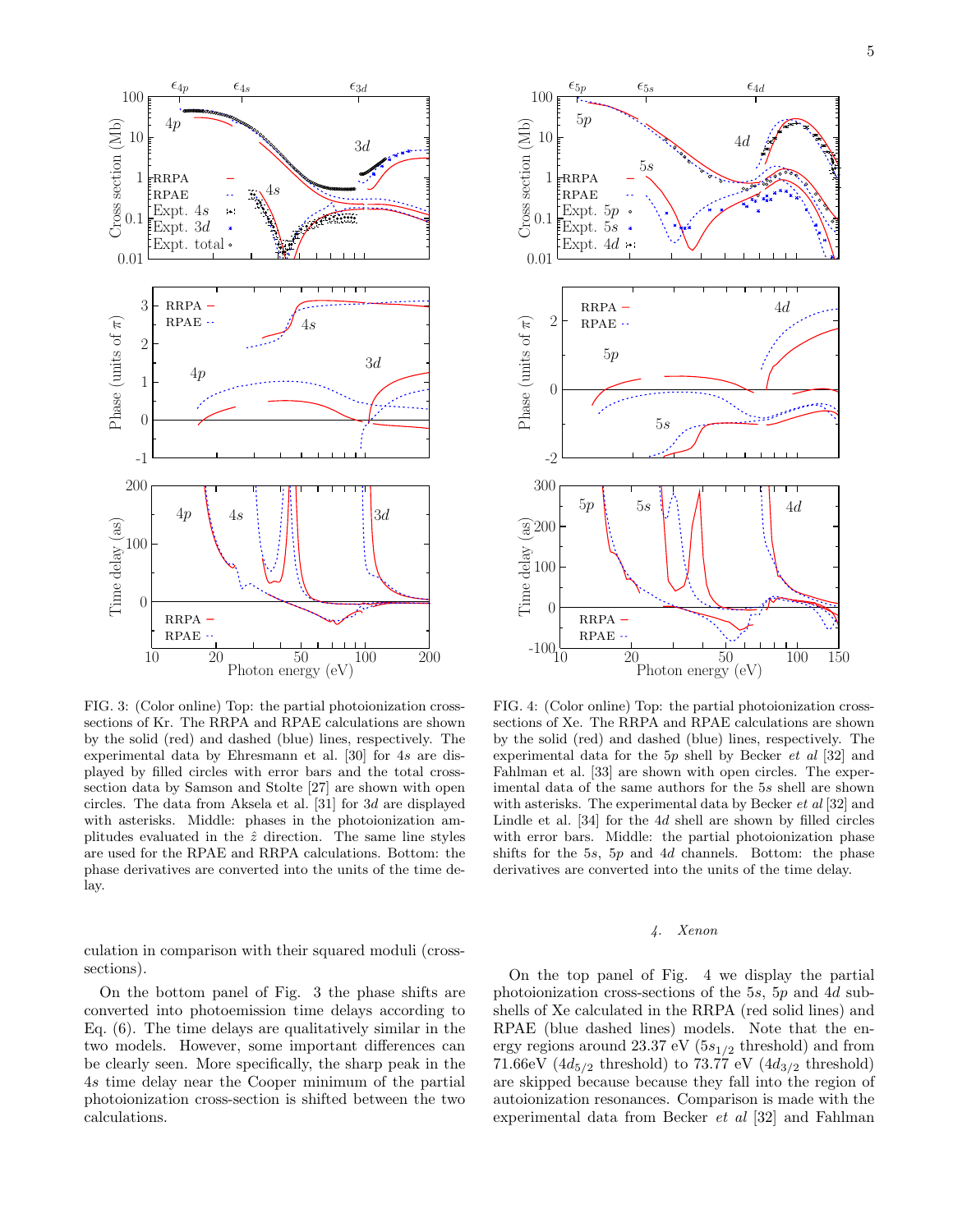

FIG. 5: The time delay difference between the  $2s$  and  $2p$ sub-shells of neon in the RRPA and RPAE calculations. The experimental data point (filled square with error bar) is from [5].

et al. [33] for the 5s and 5p shells, and the experimental data from Becker et al [32] and Lindle et al. [34] for the 4d shell. Good agreement between the two calculations can be seen for the  $5p$  and  $4d$  sub-shells. However, the Cooper minimum of the 5s shell is displaced between the two calculations.

On the middle panel of Fig. 4 we display the partial photoionization phase shifts in the 5s, 5p and 4d subshells of Xe calculated in the same two models. Here agreement is not so straightforward as for the crosssection.

On the bottom panel of Fig. 4 the phase shifts are converted into photoemission time delays according to Eq. (6). The time delays are qualitatively similar in the two models. However, some important differences can be clearly seen. More specifically, the Cooper minimum shift of the 5s sub-shell is seen very clearly.

# B. Inter-shell time delay difference

In this section, we present the results of our calculations of time delay difference between the 2s and 2p shells in Ne and 3s and 3p shells in Ar.

# 1. Neon

The time delay difference between the  $2s$  and  $2p$  subshells of Ne is shown in Fig. 5. This difference is fairly large near the 2s threshold, indicative of the fact that the low energy 2s photoelectron takes longer time to exit compared to the higher energy  $2p$  electron. As the photon energy increases, it is the photoelectron time delay in the  $2p$  shell which is smaller than that of the  $2s$  sub-shell.

The measured value of the time delay between photoionization channels from the 2s and 2p sub-shells of neon at the photon energy of 100 eV is  $21 \pm 10$  as [5]. The RRPA prediction is about 10 as which is only half of the experimental value. It is smaller in comparison



FIG. 6: The time delay difference between the 3s and 3p subshells of argon. The non-relativistic RPAE calculation (blue solid line) is from [17]. The experimental data (filled circles with error bars) are from [6].

to the large time delay difference in the near threshold region. It seems that the contribution to the experimentally measured time delay comes from two processes: (i) the delay difference in the single photon ionization channel and (ii) the time delay associated with two-photon ionization channel, sometimes referred to as the continuum-continuum (CC) [6] or Coulomb-laser coupling (CLC) [35] corrections. The RRPA accounts for the part of the time-delay, associated with the single photon process. However, the CC, or equivalently CLC, correction accounts for only 3.5 as [35] and cannot reconcile the difference between the measured and calculated time delay difference between the  $2s$  and  $2p$  shells. Similar conclusions were reached in previous numerical studies [15–18]

#### 2. Argon

The time delay difference between the 3s and 3p subshells of Ar is given in Fig. 6. Near the 3s threshold, the 3s electrons escape somewhat more slowly compared to the 3p electrons. The rapid change in the scattering phase shift near the Cooper minimum affects the time delay between the 3s and 3p electrons.

The time delay predicted by the RRPA is compared with those measured by Klünder  $et \ al \ [4]$ . From the experimental results, time delay for the single photon ionization channel is extracted and plotted. There is fairly good agreement between the RRPA result and experimental observations. Near the Cooper minimum, the experimental result shows an enhancement in time delay, in response to the presence of Cooper minimum. Unfortunately, there is a scarcity of experimental data to verify the behaviour of time delay near the Cooper minimum region.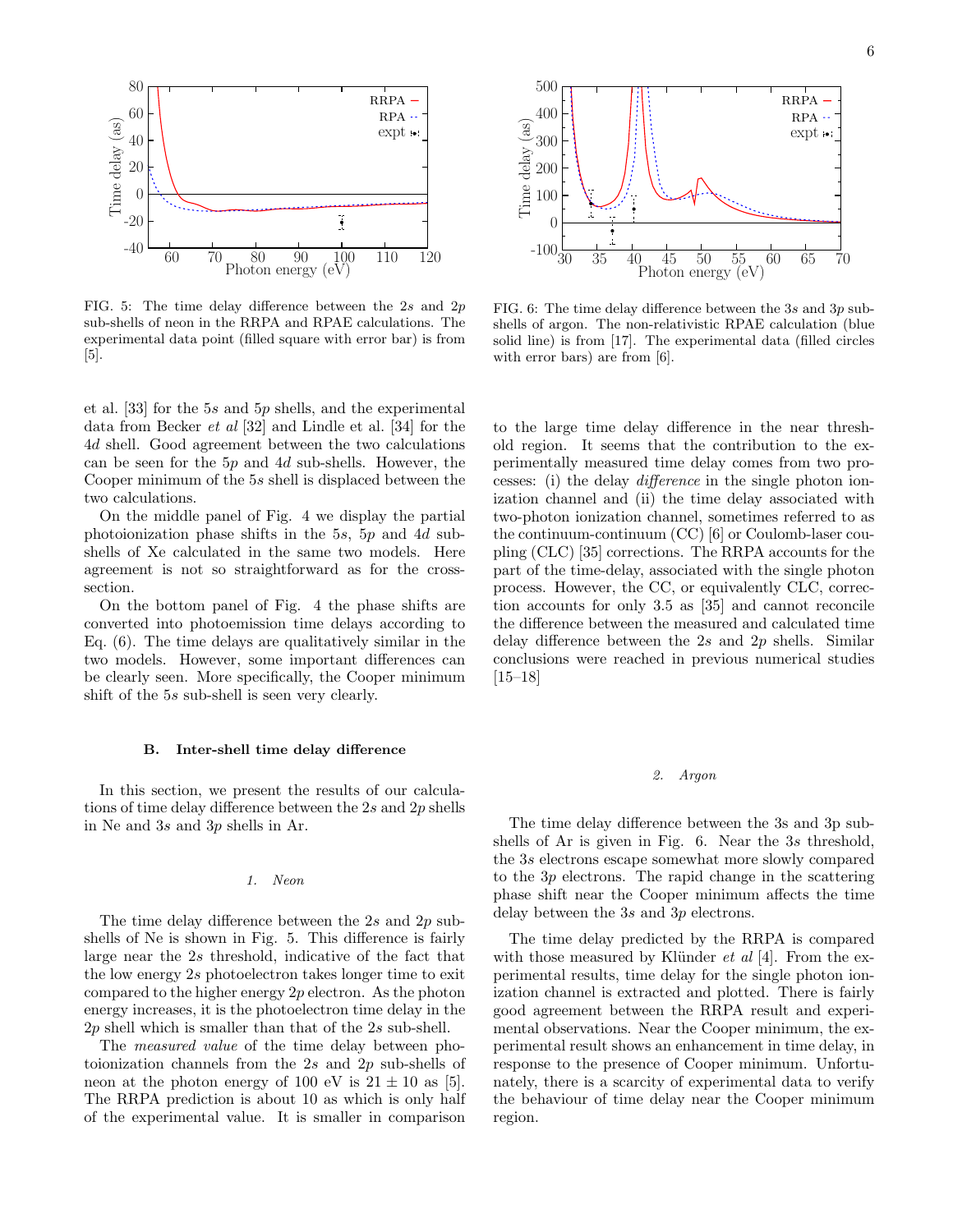

FIG. 7: (Color online) The time delay difference between the two relativistic channels  $2s_{1/2} \rightarrow \epsilon p_{1/2}$  and  $2s_{1/2} \rightarrow \epsilon p_{3/2}$  in neon ( red solid line, left y-axis). The moduli of the corresponding transition matrix elements are plotted with the blue dotted and green dashed lines, respectively (right y-axis).

# C. Inter-channel time delay difference

In this section, we show our results for the time delay difference between the two relativistically split channels. This difference is particularly strong near the Cooper minima in the respective photoionization cross-sections.

#### 1. Neon

The neon 2s photoionization cross-section, shown in Fig. 7, does not have a Cooper minimum which is displaced to the discrete part of the spectrum. Hence, the cross-section increases gradually from the threshold. Nevertheless, the hidden Cooper minimum causes a noticeable time-delay difference between the two relativistic channels  $2s_{1/2} \rightarrow \epsilon p_{1/2}$  and  $2s_{1/2} \rightarrow \epsilon p_{3/2}$ . Calculations were done at a number of energy points and the sharp structure therefore may not be just numerical noise. It might be due to a slight difference in the positions of the Cooper minima, even though they are in the discrete spectrum

#### 2. Argon, krypton and xenon

In Fig. 8 we show the time delay difference between the two relativistically split channels  $3p_{3/2} \rightarrow \epsilon d_{3/2}$  and  $3p_{3/2} \rightarrow \epsilon d_{5/2}$ . Near the  $3p_{3/2} \rightarrow \epsilon d_{3/2}$  Cooper minimum, this time delay difference is positive, whereas it is negative near the  $3p_{3/2} \rightarrow d_{5/2}$  Cooper minimum. The Cooper minima positions are indicated by the moduli plot of the corresponding transition matrix elements. The strong variation of the time delay difference indicates the importance of employing a relativistic formalism.

The time delay of photoemission relative to absorption of the photon in the  $3p_{3/2} \rightarrow \epsilon d_{5/2}$  channel occurs somewhat (a few hundreds of attoseconds) later than in the  $3p_{3/2} \rightarrow \epsilon d_{3/2}$  channel into the region of the



FIG. 8: (Color online) The time delay difference between the two relativistically split channels  $3p_{3/2} \rightarrow \epsilon d_{3/2}$  and  $3p_{3/2} \rightarrow$  $\epsilon d_{5/2}$  in Ar (red solid line, left y-axis). The moduli of the corresponding transition matrix elements are plotted with the blue dotted and green dashed lines, respectively (right y-axis).

 $3p_{3/2} \rightarrow \epsilon d_{3/2}$  Cooper minimum. Here,  $3p_{3/2} \rightarrow \epsilon d_{3/2}$  is the quicker exit channel. Likewise, photoionization in the  $3p_{3/2} \rightarrow \epsilon d_{3/2}$  channel occurs somewhat later than in the  $3p_{3/2} \rightarrow \epsilon d_{5/2}$  channel into the region of  $3p_{3/2} \rightarrow \epsilon d_{5/2}$ Cooper minimum. Here,  $3p_{3/2} \rightarrow \epsilon d_{3/2}$  is the slower exit channel.

Very similar tendencies in the inter-channel time delay difference near the respective Cooper minima can be seen in Fig. 9 for Kr and in Fig. 10 for Xe. Owing to increasing spin-orbit splitting, the difference in the Cooper minima positions is larger in these heavier atoms and, therefore, the inter-channel time delay difference is more prominent.



FIG. 9: Same as in Fig. 8 for the relativistically split channels  $4p_{3/2} \rightarrow \epsilon d_{3/2}$  and  $4p_{3/2} \rightarrow \epsilon d_{5/2}$  in Kr.

#### IV. CONCLUSIONS

In the present work, the photoelectron group time delay in valence shell photoionization of the noble gas atoms of Ne, Ar, Kr, and Xe were theoretically studied within the framework of the fully relativistic RRPA methodology. Moreover, for a better understanding of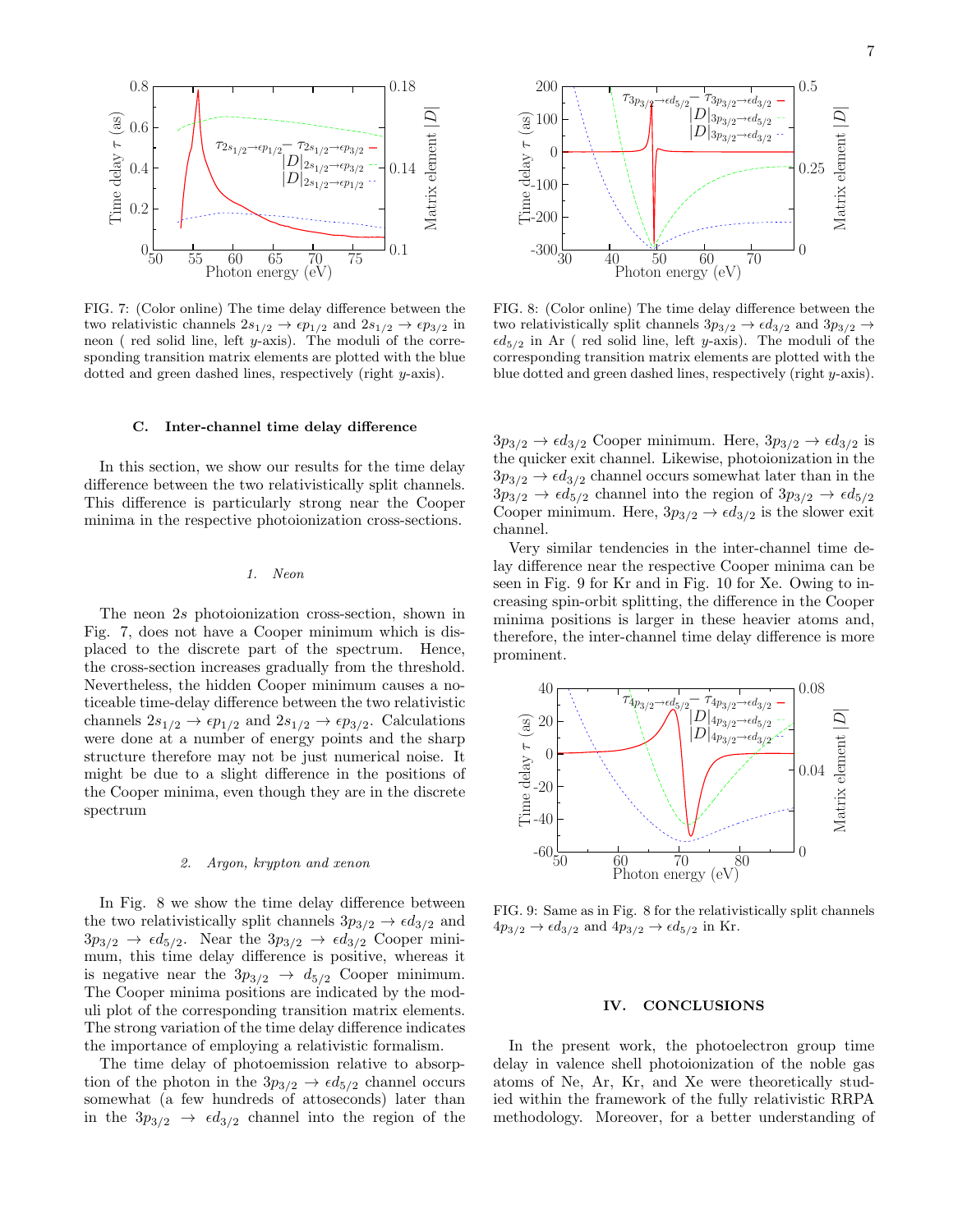

FIG. 10: Same as in Fig. 8 for the relativistically split channels  $5p_{3/2} \rightarrow \epsilon d_{3/2}$  and  $5p_{3/2} \rightarrow \epsilon d_{5/2}$  in Xe.

the importance of relativistic effects, a comparison was performed between corresponding non-relativistic RPAE calculations [17]. In addition, to control the accuracy of the present results, comparison was made with available experimental data for the partial photoionization cross sections and inter-shell time delays. It was demonstrated that relativistic effects manifest themselves particularly strongly near a Cooper minimum where a large difference in time delay was revealed between spin-orbit split exit channels. Specifically, it was found that, near a Cooper

- [1] A. Baltuška et al, Attosecond control of electronic processes by intense light fields, Nature 421, 611 (2003).
- [2] R. Kienberger et al, Atomic transient recorder, Nature 427, 817 (2004).
- [3] P. Eckle et al, Attosecond angular streaking, Nat. Phys. 4, 565 (2008).
- [4] K. Klünder *et al, Probing single-photon ionization on the* attosecond time scale, Phys. Rev. Lett.  $106(14)$ , 143002 (2011).
- [5] M. Schultze et al, Delay in Photoemission, Science 328(5986), 1658 (2010).
- [6] D. Guénot, K. Klünder, C. L. Arnold, D. Kroon, J. M. Dahlström, M. Miranda, T. Fordell, M. Gisselbrecht, P. Johnsson, J. Mauritsson, et al., Photoemission-timedelay measurements and calculations close to the 3sionization-cross-section minimum in ar, Phys. Rev. A 85, 053424 (2012).
- [7] D. Guénot, D. Kroon, M. Kotur, E. Balogh, E. W. Larsen, J. M. Dahlstr.m, J. Mauritsson, M. Gisselbrecht, E. Lindroth, K. Varju, et al., Measurements of photoemission time delays in noble gas atoms, J. Phys. B p. submitted (2014).
- [8] C. Palatchi, J. M. Dahlström, A. S. Kheifets, P. Agostini, and L. F. DiMauro, Atomic delay in helium, neon, argon and krypton, J. Phys. B p. submitted (2014).
- [9] S. B. Schoun, R. Chirla, J. Wheeler, C. Roedig, P. Agostini, L. F. DiMauro, K. J. Schafer, and M. B. Gaarde, Attosecond pulse shaping around a cooper minimum, Phys. Rev. Lett. 112, 153001 (2014).
- [10] L. Eisenbud, Ph.D. thesis, Princeton University (1948).
- [11] E. P. Wigner, Lower limit for the energy derivative of the

minimum in the  $np_{3/2} \rightarrow \epsilon d_{3/2}$  channel, a photoelectron leaves the atom quicker *via* the  $np_{3/2} \rightarrow \epsilon d_{3/2}$  channel than *via* the  $np_{3/2} \rightarrow \epsilon d_{5/2}$  channel and vice verse. Furthermore, it was discovered that the time-delay difference between two relativistically split exit channels is largest for Ar (about two hundred as), smallest in Kr (about 30 as) and intermediate (about 50 as) for Xe. Further studies are necessary to determine if there is any systematic trend in the time-delay phenomenon along a sequence of atoms with progressively increasing atomic numbers. Inclusion of the non-dipole terms to the interaction Hamiltonian, as in Ref. [36], is also desirable for the completeness of the study.

# V. ACKNOWLEDGMENTS

This work was supported by the Department of Science and Technology (DST), Government of India, by the National Science Foundation, by the Department of Energy, Office of Chemical Sciences, and by the Australian Research Council. One of the authors (Jobin Jose) is thankful to IIT-Mandi for the hospitality and support he received for a part of this work that was done at Mandi

scattering phase shift, Phys. Rev.  $98(1)$ , 145 (1955).

- [12] H. Friedrich, Theoretical Atomic Physics (Springer-Verlag, Berlin, 2006).
- [13] F. T. Smith, Lifetime matrix in collision theory, Phys. Rev. 118, 349 (1960).
- [14] A. S. Kheifets and I. A. Ivanov, *Delay in atomic pho*toionization, Phys. Rev. Lett. 105(23), 233002 (2010).
- [15] L. R. Moore, M. A. Lysaght, J. S. Parker, H. W. van der Hart, and K. T. Taylor, Time delay between photoemission from the 2p and 2s subshells of neon, Phys. Rev. A 84, 061404 (2011).
- [16] J. M. Dahlström, T. Carette, and E. Lindroth, Diagrammatic approach to attosecond delays in photoionization, Phys. Rev. A 86, 061402 (2012).
- [17] A. S. Kheifets, *Time delay in valence-shell photoioniza*tion of noble-gas atoms, Phys. Rev. A 87, 063404 (2013).
- [18] J. Feist, O. Zatsarinny, S. Nagele, R. Pazourek, J. Burgdörfer, X. Guan, K. Bartschat, and B. I. Schneider, Time delays for attosecond streaking in photoionization of neon, Phys. Rev. A 89, 033417 (2014).
- [19] P. C. Deshmukh, D. Angom, and A. Banik, Atomic and Molecular Physics DST-SERC school (Narosa Publication House, New Delhi, 2012), chap. Symmetry in Electron-Atom Collision and Photoionization Process, lectures at Birla Institute of Technology.
- [20] W. R. Johnson and C. D. Lin, Multichannel relativistic random-phase approximation for the photoionization of atoms, Phys. Rev. A 20, 964 (1979).
- [21] A. Derevianko, W. Johnson, and K. Cheng, Non-dipole effects in photoelectron angular distributions for rare gas atoms, Atomic data and nuclear data tables 73(2), 153